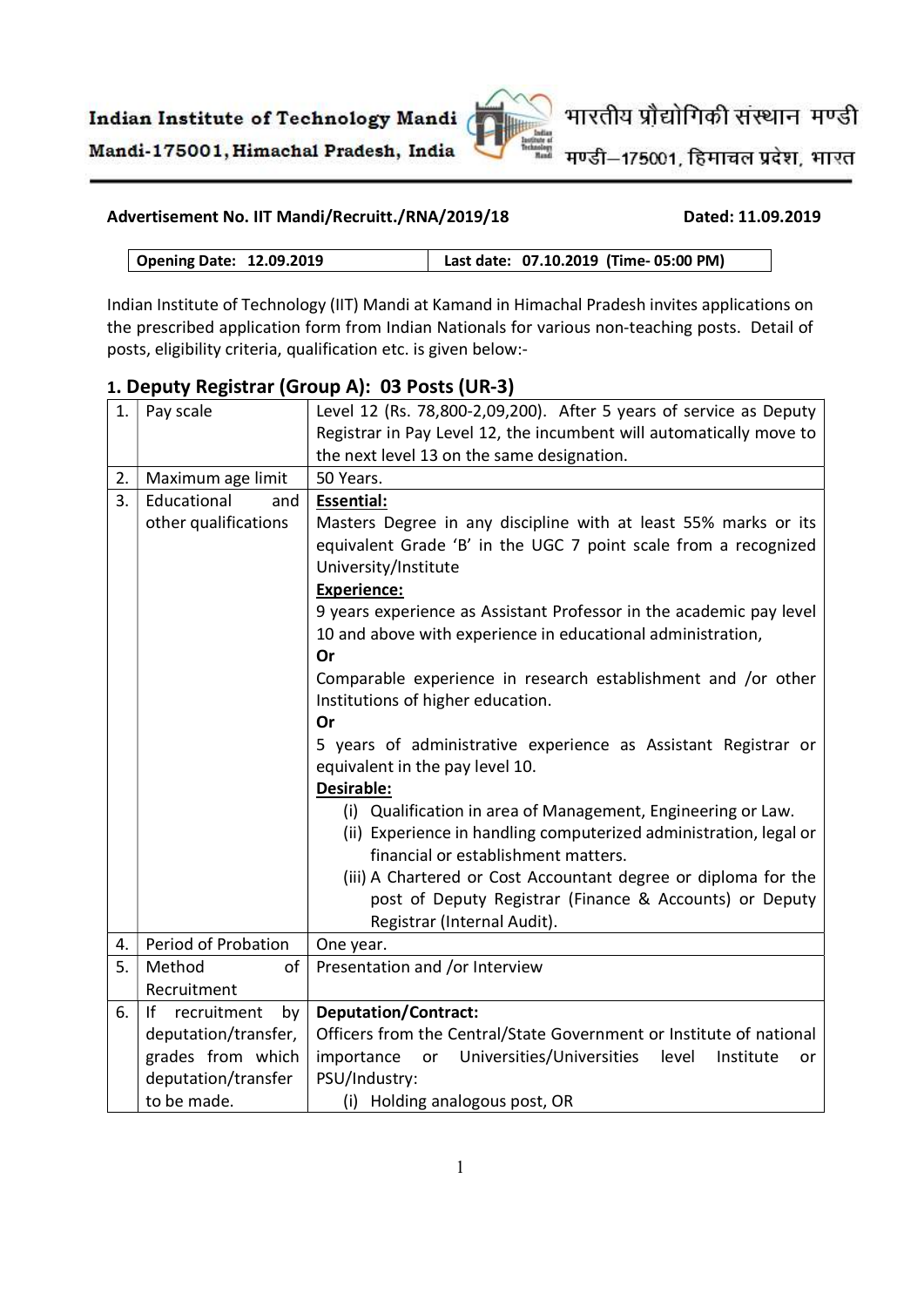

# भारतीय प्रौद्योगिकी संस्थान मण्डी

Mandi-175001, Himachal Pradesh, India मण्डी–175001, हिमाचल प्रदेश, भारत

| With at least 5 years service in posts in the pay level 11 as per |
|-------------------------------------------------------------------|
| Central Pay Commission or its equivalent and having               |
| experience in administration, establishment and accounts          |
| matters, and                                                      |
| (ii) Possessing educational qualification and experience as given |
| at Sr. No. 3 above.                                               |

### 2. Project Engineer & Estate Officer (Group A): 01 Post (UR)

| 1. | Pay scale                   | Level 11 (Rs. 67,700-2,08,700)                                                                                                                                                                                                                                                                                                                                                                                                                                                                                                                                                                                                                                                                                                                                                                                                                                                                                                                                                                                                                                                                                                                                                                                                                                                                                                                                   |
|----|-----------------------------|------------------------------------------------------------------------------------------------------------------------------------------------------------------------------------------------------------------------------------------------------------------------------------------------------------------------------------------------------------------------------------------------------------------------------------------------------------------------------------------------------------------------------------------------------------------------------------------------------------------------------------------------------------------------------------------------------------------------------------------------------------------------------------------------------------------------------------------------------------------------------------------------------------------------------------------------------------------------------------------------------------------------------------------------------------------------------------------------------------------------------------------------------------------------------------------------------------------------------------------------------------------------------------------------------------------------------------------------------------------|
| 2. | Maximum age limit           | 45 Years                                                                                                                                                                                                                                                                                                                                                                                                                                                                                                                                                                                                                                                                                                                                                                                                                                                                                                                                                                                                                                                                                                                                                                                                                                                                                                                                                         |
| 3. | Educational<br>and          | <b>Essential:</b>                                                                                                                                                                                                                                                                                                                                                                                                                                                                                                                                                                                                                                                                                                                                                                                                                                                                                                                                                                                                                                                                                                                                                                                                                                                                                                                                                |
|    | other qualifications        | (i) Bachelors<br>Equivalent<br>Engineering<br>Degree<br>or<br>in<br>(Civil/Electrical) from a recognized University/Institute.<br>(ii) 5 years experience in relevant field as Engineer/Asst.<br>Engineer (in Pay Level 10) from CPWD/State PWD or similar<br>services/semi-Govt./PSU/Statutory<br>organized<br>or<br>Autonomous organization/Universities/reputed Institute or<br>organizations under Central/State Government.<br>Desirable:<br>(i) 10 years experience in relevant field as Engineer/Asst.<br>Engineer (in Pay Level 10) from CPWD/State PWD or similar<br>services/semi-Govt./PSU/Statutory<br>organized<br>or<br>Autonomous organization/Universities/reputed Institute or<br>organizations under Central/State Government.<br>(ii) Knowledge of Computer-aided Design (CAD) and latest<br>Management Technology/other relevant software.<br>(iii) Post-Graduation in Civil/Structural/Electrical Engineering<br>with 1 <sup>st</sup> Division or more than 6.5 CGPA in 10 points scale.<br>(iv) Proven track record of handling projects/works in reputed<br>organization of relevant magnitude and qualities.<br>(v) Experience of working with high tension lines, electrical<br>maintenance planning and execution of electrical works or<br>civil engineering, Designing and estimation, construction<br>management etc., as relevant. |
| 4. | Period of Probation         | One year                                                                                                                                                                                                                                                                                                                                                                                                                                                                                                                                                                                                                                                                                                                                                                                                                                                                                                                                                                                                                                                                                                                                                                                                                                                                                                                                                         |
| 5. | Method<br>of<br>Recruitment | Presentation and /or Interview                                                                                                                                                                                                                                                                                                                                                                                                                                                                                                                                                                                                                                                                                                                                                                                                                                                                                                                                                                                                                                                                                                                                                                                                                                                                                                                                   |
| 6. | If recruitment<br>by        | <b>Deputation/Contract:</b>                                                                                                                                                                                                                                                                                                                                                                                                                                                                                                                                                                                                                                                                                                                                                                                                                                                                                                                                                                                                                                                                                                                                                                                                                                                                                                                                      |
|    | deputation/transfer,        | Officers from the Central PWD/State PWD or similar services/semi-                                                                                                                                                                                                                                                                                                                                                                                                                                                                                                                                                                                                                                                                                                                                                                                                                                                                                                                                                                                                                                                                                                                                                                                                                                                                                                |
|    | grades from which           | Govt./PSU/Statutory<br>Autonomous<br>organization,<br>or                                                                                                                                                                                                                                                                                                                                                                                                                                                                                                                                                                                                                                                                                                                                                                                                                                                                                                                                                                                                                                                                                                                                                                                                                                                                                                         |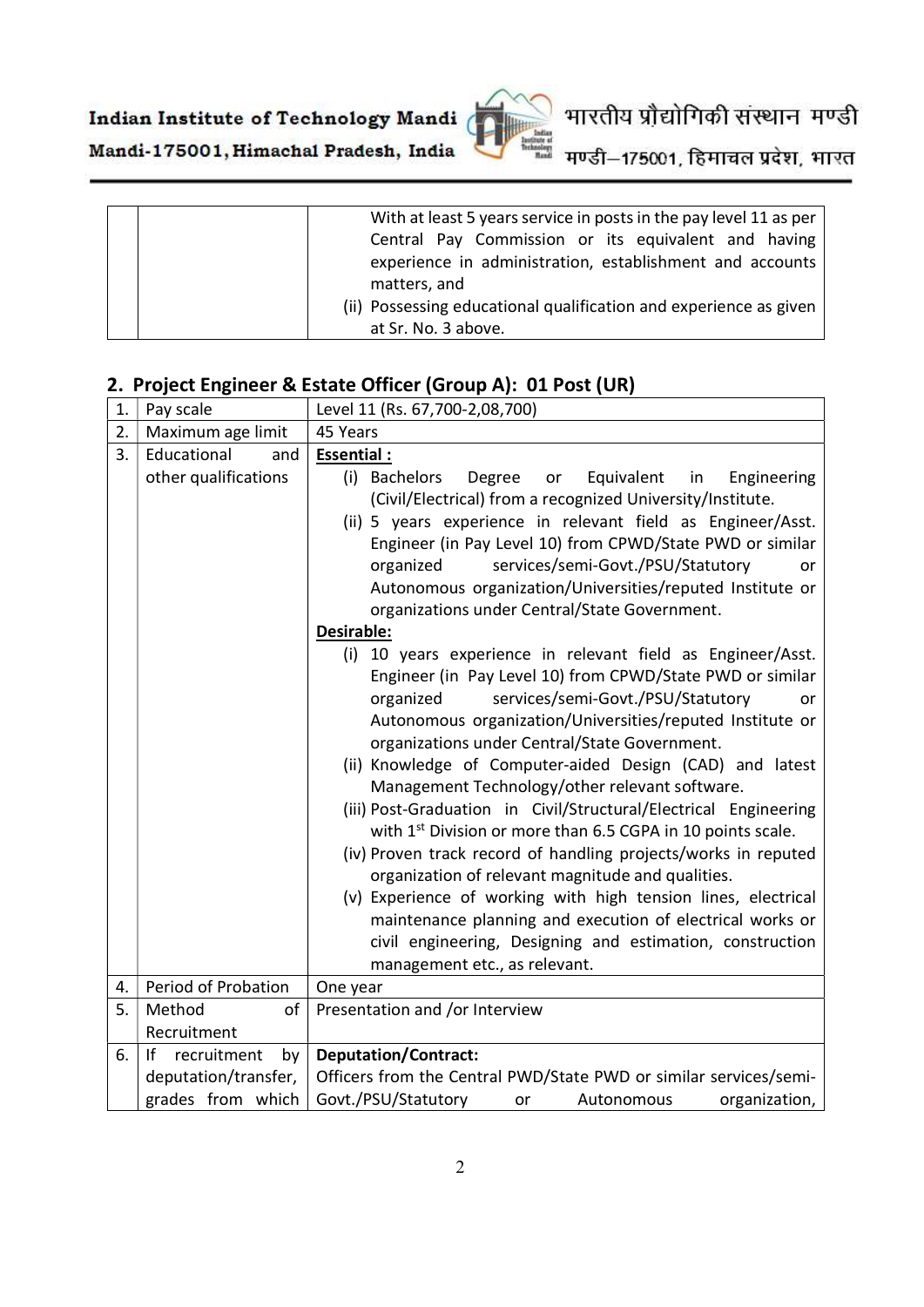

भारतीय प्रौद्योगिकी संस्थान मण्डी

Mandi-175001, Himachal Pradesh, India मण्डी–175001, हिमाचल प्रदेश, भारत

| deputation/transfer | University/Institute of national importance/ reputed organization |
|---------------------|-------------------------------------------------------------------|
| to be made.         | under Central/State Govt.,:                                       |
|                     | (i) Holding analogous post or with at least 5 years regular       |
|                     | service as Asst. Executive Engineer in the Pay Level 10 or        |
|                     | equivalent and                                                    |
|                     | (ii) Possessing educational qualification and experience as given |
|                     | at Sr. No. 3 above.                                               |

#### 3. Assistant Registrar (Group A): 02 Posts (UR-01; SC-1)

| 1. | Pay scale               | Level 10 (Rs.56,100-1,77,500). After 5 years of service as Assistant  |
|----|-------------------------|-----------------------------------------------------------------------|
|    |                         |                                                                       |
|    |                         | Registrar in the pay level 10, the incumbent will automatically move  |
|    |                         | to the next pay level 11 on the same designation on the basis of      |
|    |                         | satisfactory performance.                                             |
| 2. | Maximum age limit       | 40 Years                                                              |
|    |                         | 50 Years for the candidates from IITs and equivalent Institutions of  |
|    |                         | national importance.                                                  |
| 3. | Educational<br>and      | <b>Essential:</b>                                                     |
|    | other qualifications    | Master's degree in any discipline with at least 55% marks or its      |
|    |                         | equivalent Grade 'B' in the UGC 7 point scale from a recognized       |
|    |                         | University/Institute.                                                 |
|    |                         | <b>Experience:</b>                                                    |
|    |                         | Service Experience of 5 years as Superintendent in the pay level 7 or |
|    |                         | equivalent post/pay.                                                  |
|    |                         | Desirable:                                                            |
|    |                         |                                                                       |
|    |                         | (i)<br>Qualification in area of Management/Engineering/Law.           |
|    |                         | handling computerized administration/<br>(ii)<br>Experience in        |
|    |                         | purchase/Financial and establishment<br>Legal/Store<br>&              |
|    |                         | matters.                                                              |
|    |                         | (iii)<br>A Chartered or Cost Accountant degree or diploma.            |
| 4. | Period of Probation     | One year                                                              |
| 5. | Method<br>$\mathsf{of}$ | Presentation and /or Interview                                        |
|    | Recruitment             |                                                                       |
| 6. | If recruitment<br>by    | <b>Deputation/Contract:</b>                                           |
|    | deputation/transfer,    | Officers from the Central/State Governments or Institute of national  |
|    | grades from which       | importance or Universities/University level Institution or PSU:       |
|    | deputation/transfer     | Holding analogous post, and<br>(i)                                    |
|    | to be made.             | Possessing educational qualification and experience as<br>(ii)        |
|    |                         | given at Sr. No. 3 above.                                             |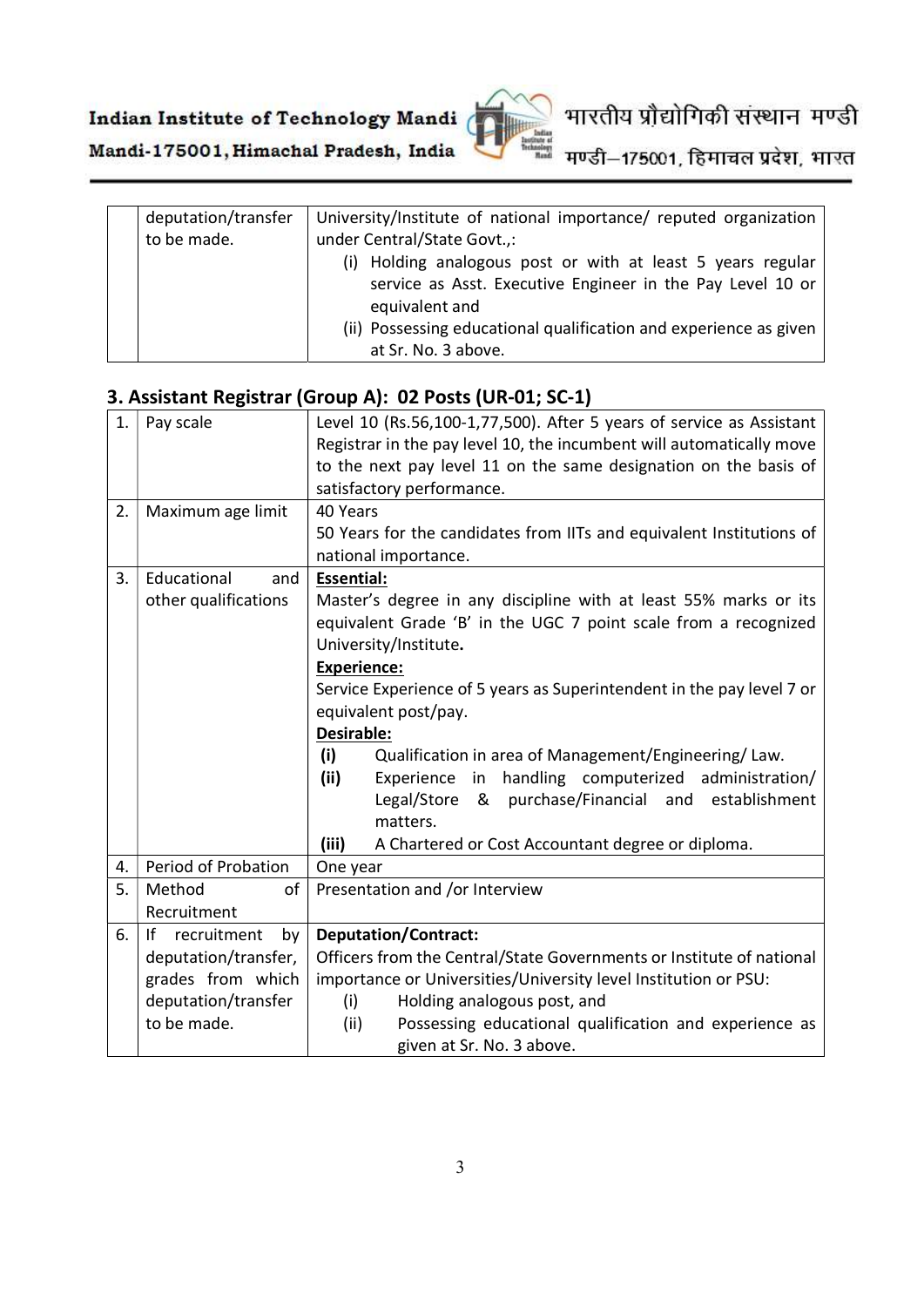

मण्डी–175001, हिमाचल प्रदेश, भारत

| $\mathbf{1}$   | Pay Scale                                                                                                  | Level 10 (Rs.56,100-1,77,500)                                                                                                                                                                                                                                                                                                                                                                                                                                                                                                                                                                                                                                                                                                                        |
|----------------|------------------------------------------------------------------------------------------------------------|------------------------------------------------------------------------------------------------------------------------------------------------------------------------------------------------------------------------------------------------------------------------------------------------------------------------------------------------------------------------------------------------------------------------------------------------------------------------------------------------------------------------------------------------------------------------------------------------------------------------------------------------------------------------------------------------------------------------------------------------------|
| $\overline{2}$ | Maximum age limit                                                                                          | 40 Years                                                                                                                                                                                                                                                                                                                                                                                                                                                                                                                                                                                                                                                                                                                                             |
| $\overline{3}$ | <b>Educational and other</b><br>qualifications.                                                            | <b>Essential:</b><br>(i)<br>B.E./ B.Tech. or MCA/M.Sc. with 5 years relevant<br>experience or M. Tech. with 1 year experience in relevant<br>field with first class or equivalent grade (6.5 in 10 point<br>scale) and consistently excellent academic record.<br><b>OR</b><br>(ii)<br>of<br>Technical<br>Employees<br>Institute<br>serving<br>as<br>Superintendent/Workshop Superintendent for at least<br>five years (in the pay level 7) or higher in the institute.<br>(Age bar not applicable; in relaxation in qualification or academic<br>standard.<br>Desirable:<br>Work experience in relevant field, e.g. maintenance of Scientific<br>equipment, system administration, software<br>development,<br>fabrication and support to research. |
| 4              | Period of Probation.                                                                                       | One year                                                                                                                                                                                                                                                                                                                                                                                                                                                                                                                                                                                                                                                                                                                                             |
| 5.             | Method<br>of<br>Recruitment                                                                                | Presentation and/ or Interview                                                                                                                                                                                                                                                                                                                                                                                                                                                                                                                                                                                                                                                                                                                       |
| 6.             | f <br>recruitment<br>by<br>deputation/transfer,<br>grades from which<br>deputation/transfer<br>to be made. | <b>Deputation:</b><br>Officers from the Central/State/PSU/Statutory or Autonomous<br>organization or Universities/Institute of national importance:<br>Holding analogous post, and<br>(i)<br>(ii) Possessing educational qualification and experience as<br>given at Sr. No. 3 above.                                                                                                                                                                                                                                                                                                                                                                                                                                                                |

### 4. Technical Officer (Group A): 01 Post (UR)

### 5. Sports Officer (Group A): 01 Post (UR)

|   | Pay Scale                    | Level 10 (Rs.56,100-1,77,500)                                      |
|---|------------------------------|--------------------------------------------------------------------|
|   | Maximum age limit            | 40 years                                                           |
|   |                              | <b>Essential:</b>                                                  |
|   |                              | (i)<br>Masters Degree in Physical Education or Masters Degree in   |
|   |                              | Sports Science with at least 55% marks (or equivalent grade        |
| 3 | <b>Educational and other</b> | in a point scale wherever grading system is followed) with         |
|   | qualifications.              | a consistently good academic record.                               |
|   |                              | Record of having represented the University/College at the<br>(ii) |
|   |                              | inter-University competitions or State and /or national            |
|   |                              | championships.                                                     |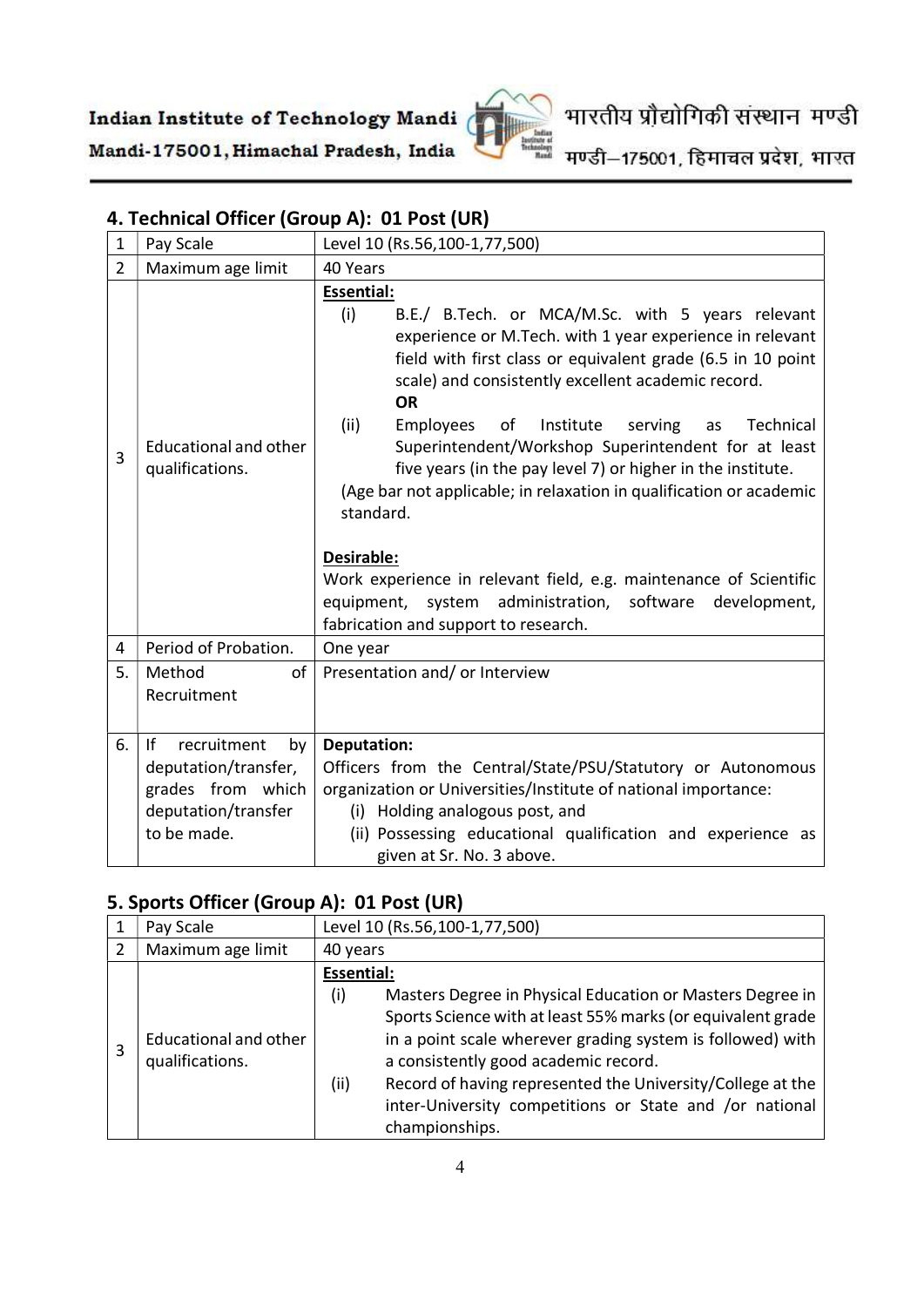

# भारतीय प्रौद्योगिकी संस्थान मण्डी

मण्डी–175001, हिमाचल प्रदेश, भारत

|                |                                                                                                             | Or                                                                                                                                                                                                                           |
|----------------|-------------------------------------------------------------------------------------------------------------|------------------------------------------------------------------------------------------------------------------------------------------------------------------------------------------------------------------------------|
|                |                                                                                                             | Qualified the national-level test conducted for the purpose by the<br>UGC or any other agency approved by the UGC and passed the<br>physical fitness test conducted in accordance with these<br>regulations.                 |
|                |                                                                                                             | <b>Experience:</b><br>10 years experience as PTI or higher in the pay level 6 or<br>equivalent.                                                                                                                              |
| $\overline{a}$ | Period of Probation.                                                                                        | One year.                                                                                                                                                                                                                    |
| 5.             | of<br>Method<br>Recruitment                                                                                 | Presentation and/or Interview.                                                                                                                                                                                               |
| 6.             | lf.<br>recruitment<br>by<br>deputation/transfer,<br>grades from which<br>deputation/transfer<br>to be made. | Officers of the Central/State/ semi Govt./PSU/Statutory or<br>Autonomous organization or University/Institution of National<br>Importance holding analogous post and possessing qualification as<br>given at S.No. 3, above. |

#### 6. Medical Officer (Group A): 02 Posts (UR-01; OBC-01)

| 1. | *Pay scale              | Level 10 (Rs.56,100-1, 77,500)                                       |
|----|-------------------------|----------------------------------------------------------------------|
| 2. | Maximum age limit       | 40 Years                                                             |
| 3. | Educational<br>and      | Essential :                                                          |
|    | other qualifications    | MBBS, including completion of compulsory rotating internship,        |
|    |                         | followed by at least 3 years of experience in a recognized hospital, |
|    |                         | or                                                                   |
|    |                         | Post-graduate diploma in an appropriate branch of Medicine plus at   |
|    |                         | least 1 year experience in a recognized hospital.                    |
|    |                         | or                                                                   |
|    |                         | MD, or MS, in an appropriate branch of Medicine.                     |
| 4. | Period of Probation     | One year                                                             |
| 5. | Method<br>of            | Presentation and /or Interview                                       |
|    | Recruitment             |                                                                      |
| 6. | Ιf<br>recruitment<br>by | <b>Deputation/Transfer:</b>                                          |
|    | deputation/transfer,    | Officers from the Central/State Governments or Institute of national |
|    | grades from which       | importance or Universities/University level Institution or PSU:      |
|    | deputation/transfer     | Holding analogous post, and<br>(i)                                   |
|    | to be made.             | (ii) Possessing educational qualification and experience as given    |
|    |                         | at Sr. No. 3 above.                                                  |

\* The Institute has adopted Dynamic Assured Career Progression (DACP) scheme for Doctors (Medical) as amended from time to time.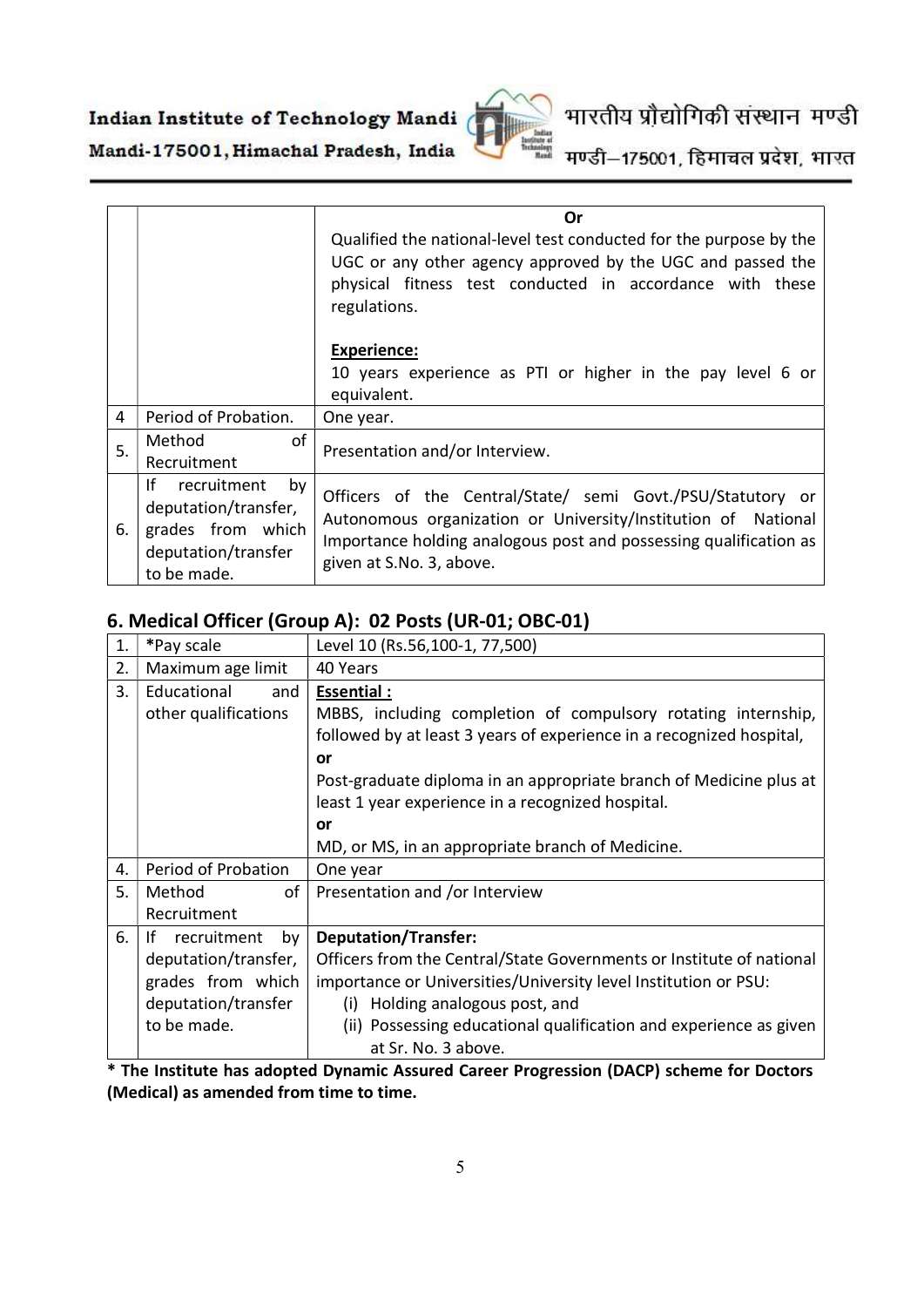

मण्डी–175001, हिमाचल प्रदेश, भारत

### 7. Assistant Engineer - Civil (Group B): 01 Post (UR)

| $\mathbf{1}$   | Pay Scale                                                                                                  | Level 7 (Rs.44,900 - 1,42,400)                                                                                                                                                                                                                                                                                                                                                                                                                                                                                                                                                                                                                                                              |
|----------------|------------------------------------------------------------------------------------------------------------|---------------------------------------------------------------------------------------------------------------------------------------------------------------------------------------------------------------------------------------------------------------------------------------------------------------------------------------------------------------------------------------------------------------------------------------------------------------------------------------------------------------------------------------------------------------------------------------------------------------------------------------------------------------------------------------------|
| $\overline{2}$ | Maximum age limit                                                                                          | 35 years                                                                                                                                                                                                                                                                                                                                                                                                                                                                                                                                                                                                                                                                                    |
| 3              | Educational and other<br>qualifications.                                                                   | <b>Essential:</b><br>(i) Bachelor Degree or Diploma in Engineering of 3 years duration<br>in Civil from a recognized University/Institute.<br>(ii) 5 years experience in relevant field as Junior Engineer<br>with<br>pay level 6.<br>Desirable:<br>5 years/ 8 years experience in relevant field as Junior<br>(i)<br>Engineer with pay level 6 $(35,400 - 1,12,400)$ or on<br>analogous post, for candidates having degree / diploma<br>respectively.<br>(ii)<br>Experience of working in Educational Institute of National<br>importance.<br>(iii)<br>Knowledge of CAD.<br>Experience of estimation, Civil maintenance planning and<br>(iv)<br>execution of Civil Works etc. as relevant. |
| 4              | Period of Probation.                                                                                       | Two years                                                                                                                                                                                                                                                                                                                                                                                                                                                                                                                                                                                                                                                                                   |
| 5.             | Method<br>of<br>Recruitment                                                                                | Trade test and /or Interview                                                                                                                                                                                                                                                                                                                                                                                                                                                                                                                                                                                                                                                                |
| 6.             | lf<br>recruitment<br>by<br>deputation/transfer,<br>grades from which<br>deputation/transfer<br>to be made. | <b>Deputation:</b><br>Officers from the Central/State Governments or Institute of national<br>importance or Universities/University level Institution or PSU:<br>(i) Holding analogous post, and<br>(ii) Possessing educational qualification and experience as given at<br>Sr. No. 3 above.                                                                                                                                                                                                                                                                                                                                                                                                |

#### 8. Assistant Engineer - Electrical (Group B): 01 Post (UR)

|   | Pay Scale                                       | Level 7 (Rs.44,900 - 1,42,400)                                                                                                                                                                                                                                                                                                                                                                                                                            |
|---|-------------------------------------------------|-----------------------------------------------------------------------------------------------------------------------------------------------------------------------------------------------------------------------------------------------------------------------------------------------------------------------------------------------------------------------------------------------------------------------------------------------------------|
| 2 | Maximum age limit                               | 35 years                                                                                                                                                                                                                                                                                                                                                                                                                                                  |
| 3 | <b>Educational and other</b><br>qualifications. | <b>Essential:</b><br>Bachelor Degree or Diploma in Engineering of 3 years duration<br>(i)<br>in Electrical from a recognized University/Institute.<br>5 years experience in relevant field as Junior Engineer with pay<br>(ii)<br>level 6.<br>Desirable:<br>5 years/ 8 years experience in relevant field as Junior Engineer<br>(i)<br>with pay level 6 (35,400 - 1,12,400) or on analogous post, for<br>candidates having degree / diploma respectively. |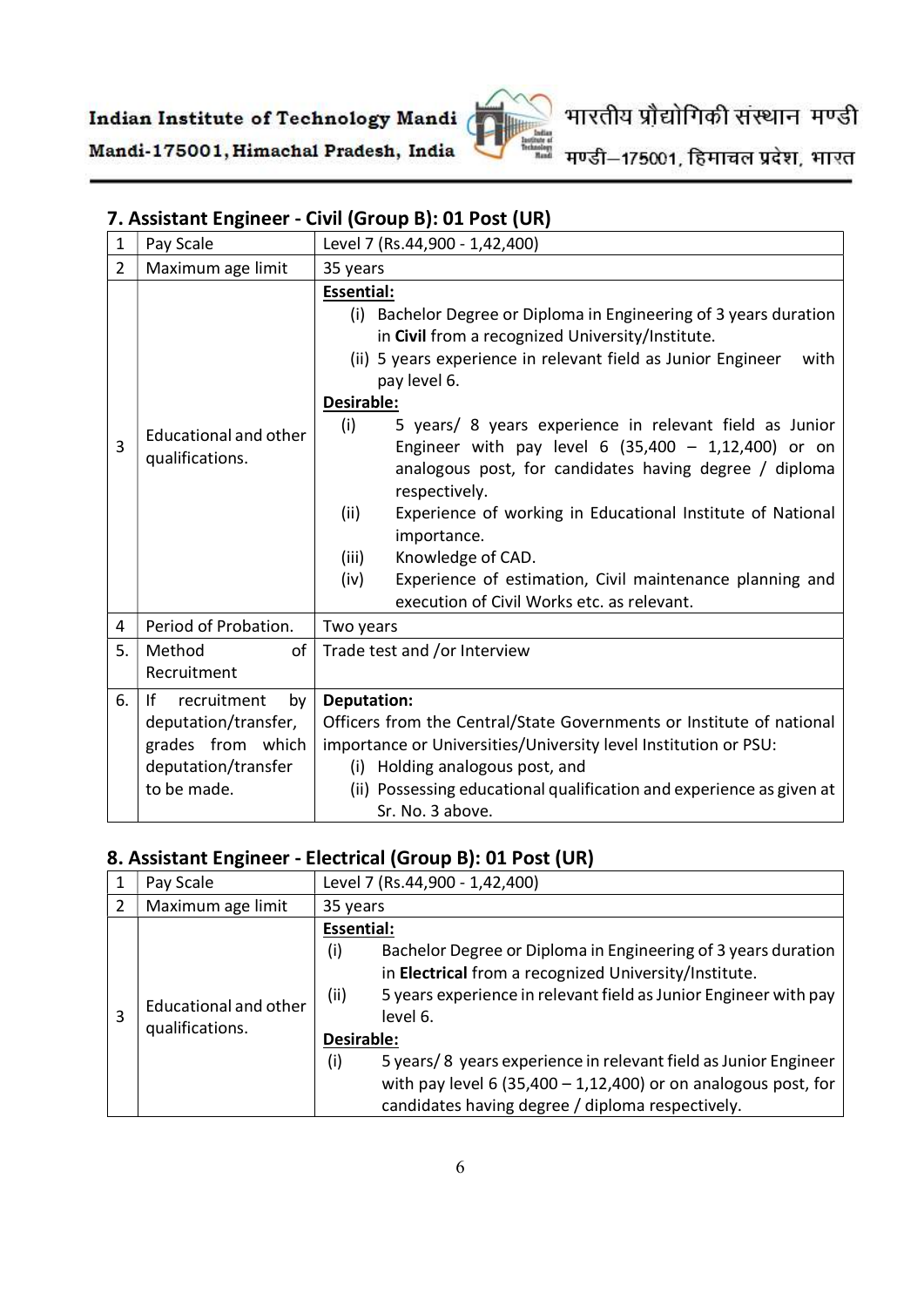

# भारतीय प्रौद्योगिकी संस्थान मण्डी

मण्डी–175001, हिमाचल प्रदेश, भारत

|    |                                                                                                            | (ii)<br>Experience of working in Educational Institute of National<br>importance.                                                                                                                                                                                                        |
|----|------------------------------------------------------------------------------------------------------------|------------------------------------------------------------------------------------------------------------------------------------------------------------------------------------------------------------------------------------------------------------------------------------------|
|    |                                                                                                            | Knowledge of CAD.<br>(iii)                                                                                                                                                                                                                                                               |
|    |                                                                                                            | (iv)<br>Experience of estimation, Electrical maintenance planning and                                                                                                                                                                                                                    |
|    |                                                                                                            | execution of Civil Works etc. as relevant.                                                                                                                                                                                                                                               |
|    |                                                                                                            | Experience of running/maintenance of Electrical Sub-Station.<br>(v)                                                                                                                                                                                                                      |
| 4  | Period of Probation.                                                                                       | Two years                                                                                                                                                                                                                                                                                |
| 5. | Method<br>οf<br>Recruitment                                                                                | Trade test and /or Interview                                                                                                                                                                                                                                                             |
| 6. | Ιf<br>recruitment<br>by<br>deputation/transfer,<br>grades from which<br>deputation/transfer<br>to be made. | Deputation:<br>Officers from the Central/State Governments or Institute of national<br>importance or Universities/University level Institution or PSU:<br>Holding analogous post, and<br>(i)<br>(ii) Possessing educational qualification and experience as given at Sr.<br>No. 3 above. |

### 9. Deputy Security Officer (Group B): 01 Post (UR)

| 1. | Pay scale            | Level 6 (Rs.35,400-1,12,400)                                            |
|----|----------------------|-------------------------------------------------------------------------|
| 2. | Maximum age limit    | 35 Years                                                                |
| 3. | Educational<br>and   | <b>Essential:</b>                                                       |
|    | other qualifications | (i)<br>Graduate or Equivalent from a recognized University.             |
|    |                      | (ii)<br>At least 10 years experience in Police/Para<br>Military         |
|    |                      | forces/Armed forces of the Union and held just below the Rank           |
|    |                      | of ASI (Exe)/Naib Subedar or an equivalent position with                |
|    |                      | exemplary services.                                                     |
|    |                      | Desirable:                                                              |
|    |                      | (i)<br>Completion for Fire Fighting course or unarmed combat course     |
|    |                      | in Army/Para Military force.                                            |
|    |                      | (ii)<br>Should be able to speak and write both in English and Hindi.    |
| 4. | Period of Probation  | Two years                                                               |
| 5. | of<br>Method         | Written/Trade Test and/or Interview                                     |
|    | Recruitment          |                                                                         |
| 6. | of<br>Case<br>-In    | <b>Deputation:</b>                                                      |
|    | recruitment<br>by    | Officers from the Central/State Governments or Institute of national    |
|    | deputation/transfer, | importance or Universities/University level Institution or PSU:         |
|    | grades from which    | (i)<br>Holding analogous post, and                                      |
|    | deputation/transfer  | (ii)<br>Possessing educational qualification and experience as given at |
|    | to be made.          | Sr. No. 3 above.                                                        |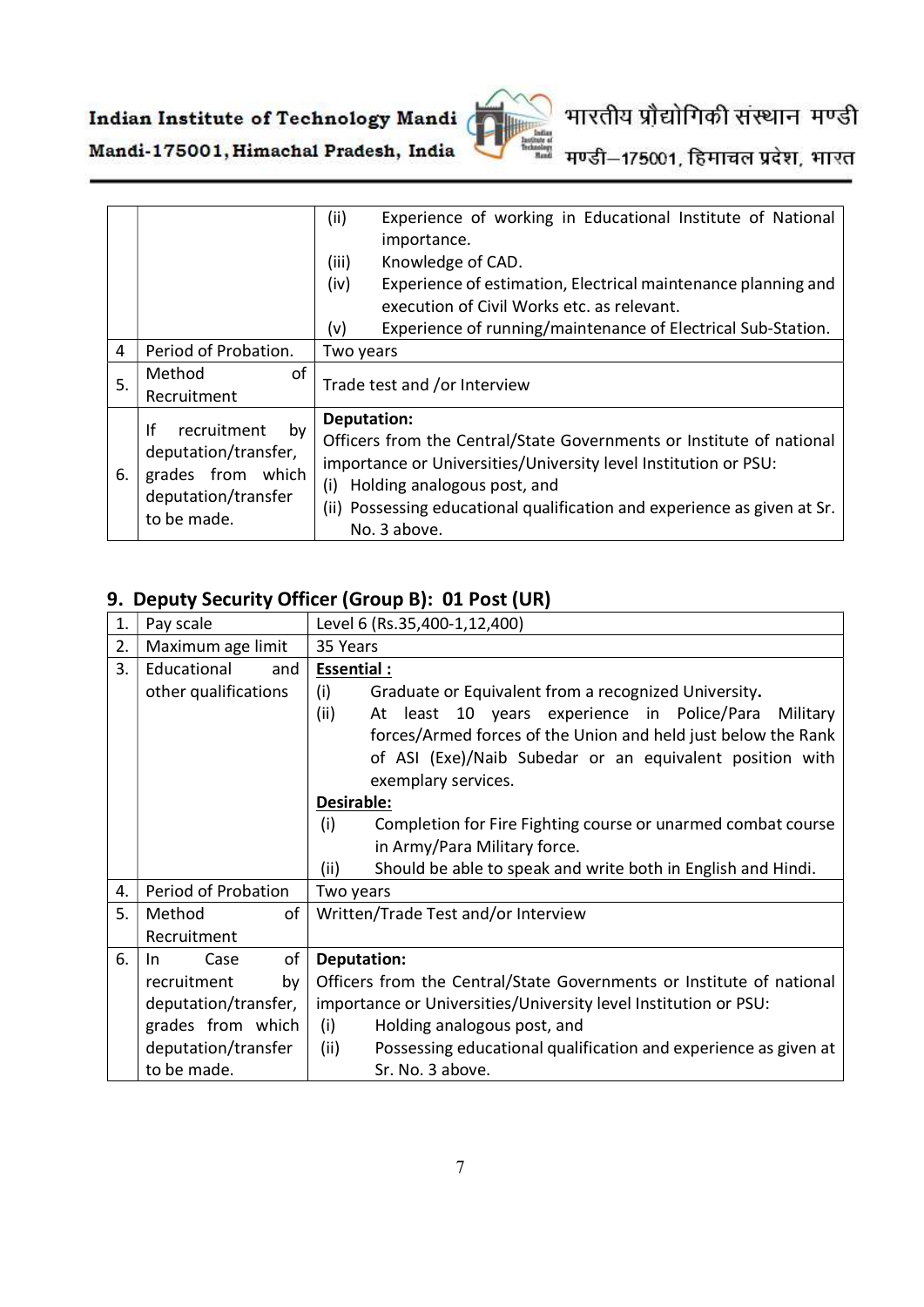

मण्डी–175001, हिमाचल प्रदेश, भारत

# 10. Physical Training Instructor (PTI) (Group B): 01 Post (UR)

| 1. | Pay Scale             | Level 6 (Rs.35,400-1,12,400)                                                                                         |
|----|-----------------------|----------------------------------------------------------------------------------------------------------------------|
| 2. | Maximum age limit     | 35 years                                                                                                             |
| 3. | Educational<br>and    | <b>Essential:</b>                                                                                                    |
|    | other qualifications. | (i)<br>Bachelors or Masters Degree in Physical Education with<br>Diploma in Coaching from any of the NIS's in India. |
|    |                       | (ii)<br>4 years relevant coaching experience for UG Degree holder<br>and 2 years for PG Degree holder.               |
|    |                       | Desirable:                                                                                                           |
|    |                       | (i)<br>Coaching Basketball/Badminton/Lawn Tennis/Cricket/Table<br>Tennis/Squash/Athletics.                           |
|    |                       | (ii)<br>Representation at State or National level in any of the above<br>fields.                                     |
| 4. | Period of Probation   | Two years                                                                                                            |
| 5. | оf<br>Method          | Written/Trade Test and Interview                                                                                     |
|    | Recruitment           |                                                                                                                      |
| 6. | if<br>grades,<br>The  | <b>Deputation:</b>                                                                                                   |
|    | recruitment to<br>be  | Officers from the Central/State Governments or Institutes of national                                                |
|    | made<br>on            | importance or Universities/University level Institution or PSU:                                                      |
|    | deputation/           | Holding analogous post, and<br>(i)                                                                                   |
|    | Transfer              | (ii) Possessing educational qualification and experience as prescribed at                                            |
|    |                       | Sr. No. 3 above.                                                                                                     |

### 11. Staff Nurse (Group B): 01 Post (UR)

| 1. | Pay scale                                                                                                  | Level 6 (Rs.35,400-1,12,400).                                                                                                                                                                                                                                     |
|----|------------------------------------------------------------------------------------------------------------|-------------------------------------------------------------------------------------------------------------------------------------------------------------------------------------------------------------------------------------------------------------------|
| 2. | Maximum age limit                                                                                          | 35 years.                                                                                                                                                                                                                                                         |
| 3. | Educational<br>and                                                                                         | <b>Essential:</b>                                                                                                                                                                                                                                                 |
|    | other qualifications                                                                                       | Intermediate or 10+2 or equivalent with 3 years diploma in<br>(i)                                                                                                                                                                                                 |
|    |                                                                                                            | General Nursing and Mid-wifery.                                                                                                                                                                                                                                   |
|    |                                                                                                            | (ii) Registration with Nursing Council.                                                                                                                                                                                                                           |
|    |                                                                                                            | (iii) One year experience in a hospital recognized by the Central                                                                                                                                                                                                 |
|    |                                                                                                            | or State Nursing Council.                                                                                                                                                                                                                                         |
| 4. | of<br>Method                                                                                               | Written Test and interview.                                                                                                                                                                                                                                       |
|    | Recruitment                                                                                                |                                                                                                                                                                                                                                                                   |
| 5. | Period of Probation                                                                                        | Two years.                                                                                                                                                                                                                                                        |
| 6. | Ιf<br>recruitment<br>by<br>deputation/transfer,<br>grades from which<br>deputation/transfer<br>to be made. | Officers of the Central/State Governments or Institute of national<br>importance or Universities/Universities level Institutions or PSU:<br>Holding analogous post,<br>(i)<br>(ii) Possessing education qualification and experience as<br>prescribed in S.No. 3. |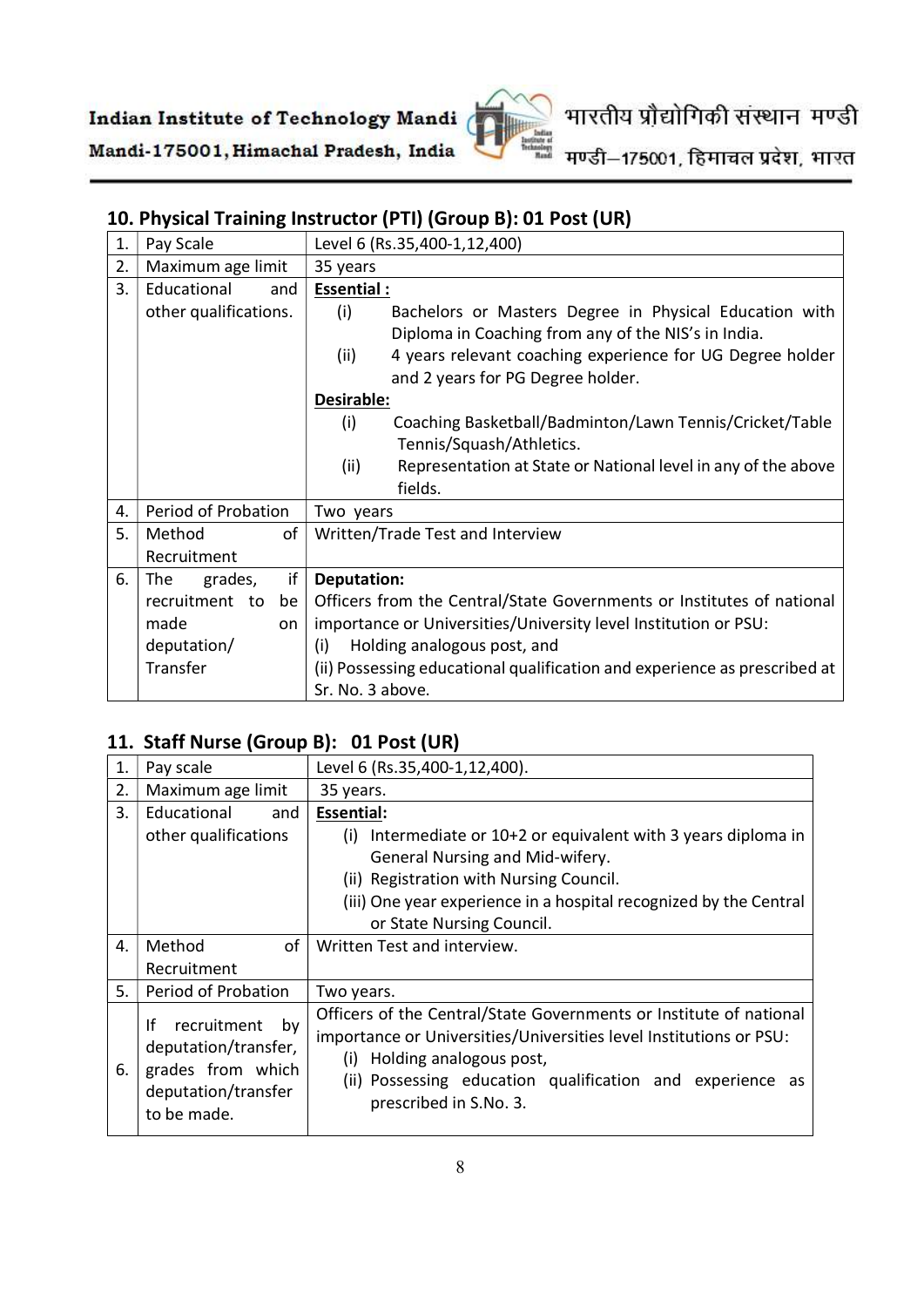

### 12. Junior Laboratory Assistant (Medical) (Group C): 01 Post (UR)

| 1. | Pay scale            | Level 4 (Rs. 25,500-81,100).                                    |
|----|----------------------|-----------------------------------------------------------------|
| 2. | Maximum age limit    | 30 years.                                                       |
| 3. | Educational<br>and   | <b>Essential:</b>                                               |
|    | other qualifications | Matriculation or equivalent.<br>(i)                             |
|    |                      | (ii) Diploma/degree in Medical related discipline granted by an |
|    |                      | Institute of Central/State Government or a recognized           |
|    |                      | Institute by Central/State Government.                          |
|    |                      | (iii) Registered with State/Central Government Agency.          |
|    |                      | (iv) Knowledge of computer office application.                  |
|    |                      |                                                                 |
| 4. | of<br>Method         | Written test /Trade Test and/or interview.                      |
|    | Recruitment          |                                                                 |
| 5. | Period of Probation  | Two years.                                                      |

#### Terms and Conditions

- 1. All posts are tenable in IIT Mandi at Kamand, District Mandi, Himachal Pradesh.
- 2. All positions are initially on contract for a period of five years and will stand terminated suo moto on completion of the contract period. However, performance of the appointed staff may be assessed before the expiry of their contract for possible regularization. Candidates found suitable may be offered a substantive post on probation. In case of exceptional performance, the review may take place for substantive position after completion of two years.
- 3. Candidates are advised to satisfy themselves before applying that they possess the minimum essential qualifications and experience, if any, laid down in the advertisement. Candidature/ appointment is liable to be terminated at any stage, if it is noticed that minimum essential qualification is not possessed by the candidate.
- 4. Specified Educational qualification or equivalent must have been obtained from recognized University/Institute.
- 5. Computer knowledge including open source software such as Open Office in relevant area and fluency in English is required for the posts listed.
- 6. Candidates possessing required qualifying working experience on regular or on contract or outsourcing or projects in IITs will be given relaxation in age maximum up to 05 years. Such applicants will also have a relaxation of 05% marks in the required qualification for the post. However, the candidate must have worked for the qualifying experience for full time and continuously (without any break) for the required qualifying period.
- 7. The experience required for a given job includes experience gained in government offices, autonomous institutions and corporate sector.
- 8. Age relaxation for reserved category candidates is applicable only if the post is reserved for particular category. Age relaxation to PwD candidates & Ex-servicemen are as per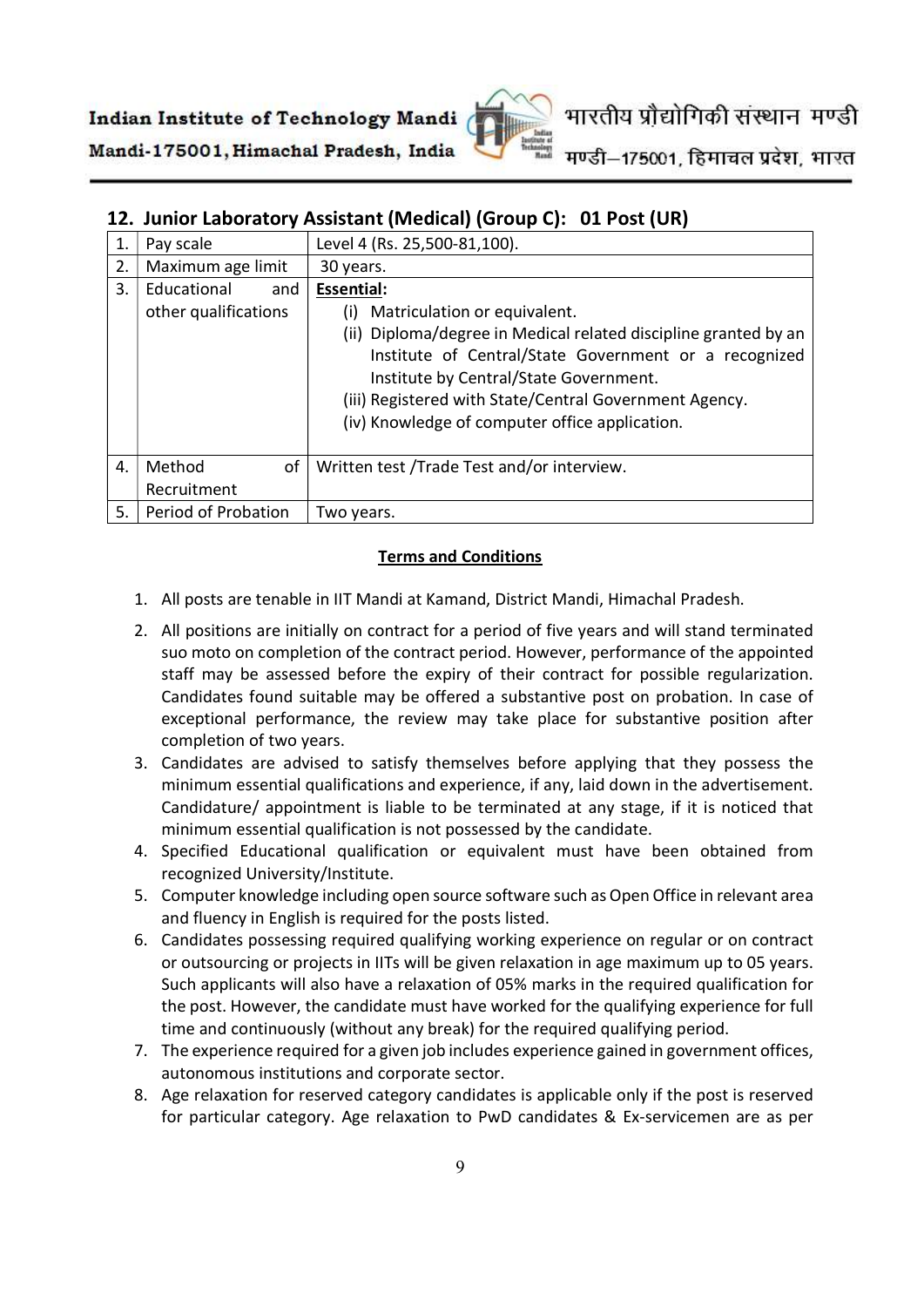

rules. Women candidates working in IITs will be given relaxation upto 03 years in age over and above as mentioned at S. No. 06 above.

- 9. Candidates seeking reservation benefits available for SC/ST/OBC(NCL)/PwD must be in possession of the certificates in the format prescribed by DoPT, Govt. of India in support of their claim at the time of application.
- 10. For availing the benefit of OBC category, the candidates are required to upload the OBC (Non Creamy Layer) certificate issued by the competent authority not earlier than one year prior to last date for receipt of applications. The OBC certificate should be on the proforma prescribed by the DoPT, Government of India.
- 11. The prescribed Application link is available at Institute website (www.iitmandi.ac.in and link http://oas.iitmandi.ac.in/recruitment ).
- 12. Applicant should upload self-attested copies of certificates in support of their essential qualification, experience, pay drawn details, documentary proof for Date of Birth, Disability Certificate, Caste Certificate, Latest OBC (non-creamy layer) certificate etc. Original certificates should be produced at the time of selection process as well as while joining.
- 13. Applicant is required to upload certificate/s in support of minimum required experience in proper format i.e. it should be on the organizations letter head, bearing the date of issue, specific period of work, designation, pay drawn for each position, duly certified by the concerned issuing authority.
- 14. The application fee of Rs. 100/- is to be paid through online transfer in IIT Mandi account. Account details of IIT Mandi are as follows:- Name of the Bank: State Bank of India Branch address: SBI, IIT Kamand, Mandi, HP – 175005, Tel: 01905 – 267093

Account no. 31310230679, IFS Code: SBIN0013711

MICR Code: 175002103, Type of Account: SB

No application fee is required from the Female/SC/ST candidates and Persons with Disabilities (PwD). However, if SC/ST category candidates are applying against Unreserved posts, their applications will be entertained only if application is submitted along with prescribed fee of Rs. 100/-. Failure to do so, application will be out rightly rejected.

- 15. Candidates desirous of applying for more than one position (post) should submit separate application for each post along with uploading of self-attested copies of certificates, testimonials as required and prescribed application fee.
- 16. Application fee once paid shall not be refunded under any circumstances.
- 17. In Online application form correctness of information being provided is the responsibility of the applicants. If it is found at later date that any information given in the application is incorrect/false, the candidature/appointment is liable to be cancelled / terminated.
- 18. The Institute reserves the right to
	- conduct or not to conduct written/trade tests and/or interviews for such posts wherever the circumstances so warrant or may constitute a Screening Committee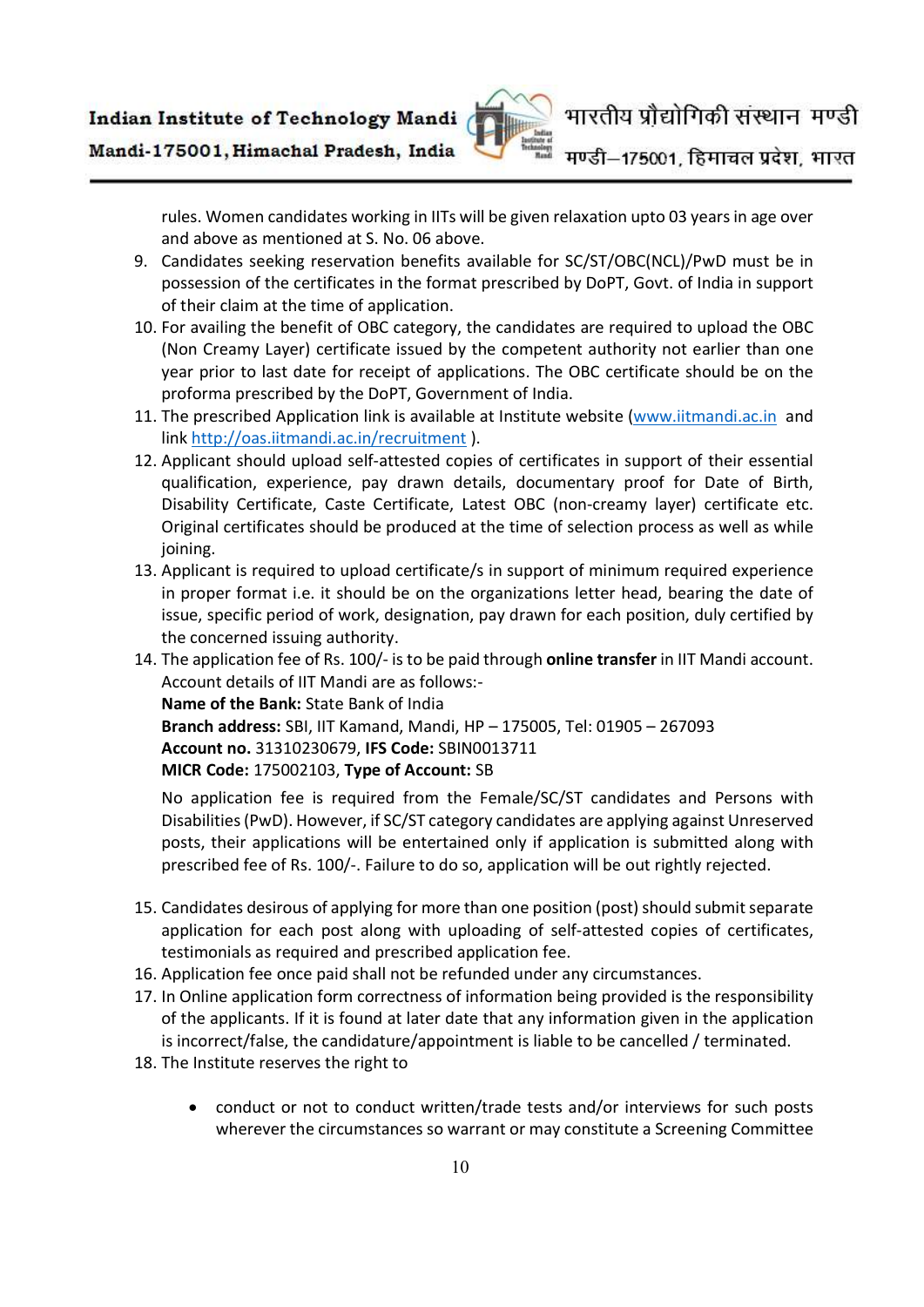

to fix the criteria after taking into account the qualification and experience of the applicants to shortlist candidates to be called for written test/interview,

- not to fill any of the advertised position(s),
- fill consequential vacancies including additional posts arising at the time of interview from available candidates. The number of positions is thus open to change.
- 19. The Institute reserves the right to screen and shortlist the applications on the basis greater than minimum eligibility for the post such as marks, experience specialization and call only such candidates who are found Prima facie suitable for being considered by the Selection Committee. Thus, just fulfilling the prescribed eligibility conditions would not entitle one to be called for written/trade test and/or interview. The candidates should therefore, furnish details of all the qualifications and experience possessed in the relevant field over and above the essential qualifications prescribed along with documentary evidence.
- 20. If a candidate is not found suitable for the post applied for, the candidate may be considered for a lower post/ pay level on the recommendation of the Selection Committee.
- 21. Eligibility of a candidate with regard to qualification, experience and age shall be calculated/ considered with reference to last date for receipt of applications.
- 22. Under exceptional circumstances, qualification/experience may be relaxed at the discretion of the Competent Authority, in case of persons who are otherwise well qualified.
- 23. Applicants who are in employment with Government, Semi-Government, Autonomous Bodies, PSUs, etc. should route their applications through proper channel or should furnish 'No Objection Certificate' at the time of interview.
- 24. All the details furnished in the online application will be treated as final and no changes shall be entertained. Incomplete application shall be summarily rejected.
- 25. In case of any inadvertent mistake in the process of selection which may be detected at any stage even after the issue of appointment letter, the Institute reserves the right to modify/withdraw/cancel any communication made to the candidates.
- 26. No correspondence whatsoever will be entertained from candidates regarding conduct and result of test/or interview and reasons for not being called for test/or interview.
- 27. TA shall be payable to the candidates called for attending the presentation/interview for Group 'A' positions as per Institute approved norms. No TA/DA shall be payable to the candidates for attending the written test/interview other than Group 'A'.
- 28. The appointment of the selected candidates is subject to being found medically fit as per the requirement of the Institute.
- 29. Decision of the Institute in all matters relating to the eligibility of the candidate, screening/skill/written test and selection would be final and binding on all the candidates.
- 30. In case of any dispute/ambiguity that may occur in the process of selection, the decision of the Institute shall be final.